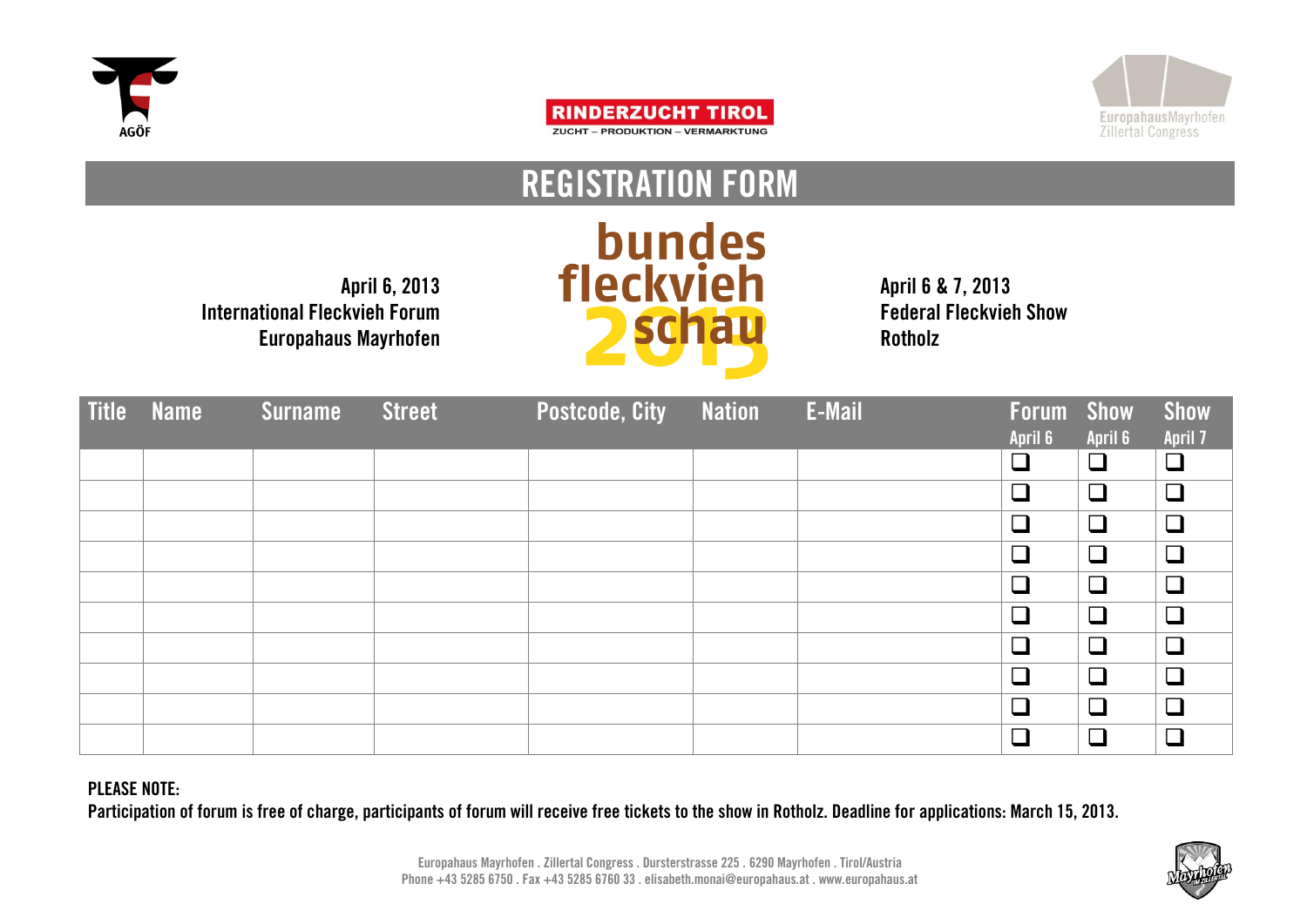





## **VISIT FLECKVIEH CATTLE FARMS**

- **- Fleckvieh cattle farm "Wiflberg" - Misslinger Josef, Hopfgarten 61 cows: herd performance 9.384 kg, 4,42 % fat, 3,60 % protein Cheese dairy with direct sale, non-silo feeding**
- **- Fleckvieh cattle farm "Schmidbauer" - Schwaighofer Markus, Erl 88 cows: herd performance 8.678 kg, 4,25 % fat, 3,52 % protein Breeding for lifetime performance**
- **- Fleckvieh cattle farm "Obergalln" - Gspan Josef und Angela, Vomp 62 cows: herd performance 9.124 kg, 4,17 % fat, 3,57 % protein Newly built freestall barn**
- **- Fleckvieh cattle farm "Freundsheim" - Lenk Hannes, Kramsach 48 cows: herd performance 9.137 kg, 4,35 % fat, 3,42 % protein Stanchion barn**
- **- Fleckvieh cattle farm "Untervifat" - Rieder Franz, Hart i. Z. 20 cows: herd performance 7.703 kg, 4,10 % fat, 3,53 % protein Mountain farmer**
- **- Fleckvieh cattle farm Franz Haberl "Frauenfeld" - Haberl Franz, Kramsach 80 cows: herd performance 8.085 kg, 4,10 % fat, 3,42 % protein Milking robot**

#### **Yes, I'm interested in visiting a cattle farm.**

### **SIGHTSEEING**

- **- Farm museum in Kramsach**
- **- Swarovski crystal worlds in Wattens**
- **- Olympic city Innsbruck: Old part of town with the "golden roof" and the Bergisel ski jump**
- **- Dairy experience Zillertal in Mayrhofen**
- **- Thermic bath in Fügen**
- **- Silver mine in Schwaz**
- **- Glass town Rattenberg**
- **- Show-distillery Stiegenhaushof in Schwendau**
- **- and many more on request!**

#### **Yes, I'm interested in booking sightseeing.**



#### **EUROPAHAUS – YOUR CONTACT FOR**

- **- Registration to forum & show**
- **- Organisation of sightseeing**
- **- Booking accommodation**
- **- Bus transfers**

**CONTACT: Europahaus Mayrhofen, Elisabeth Monai Phone +43 (0) 5285 6750, Fax +43 (0) 5285 6760 33 E-mail[: elisabeth.monai@europahaus.at](mailto:elisabeth.monai@europahaus.at)**